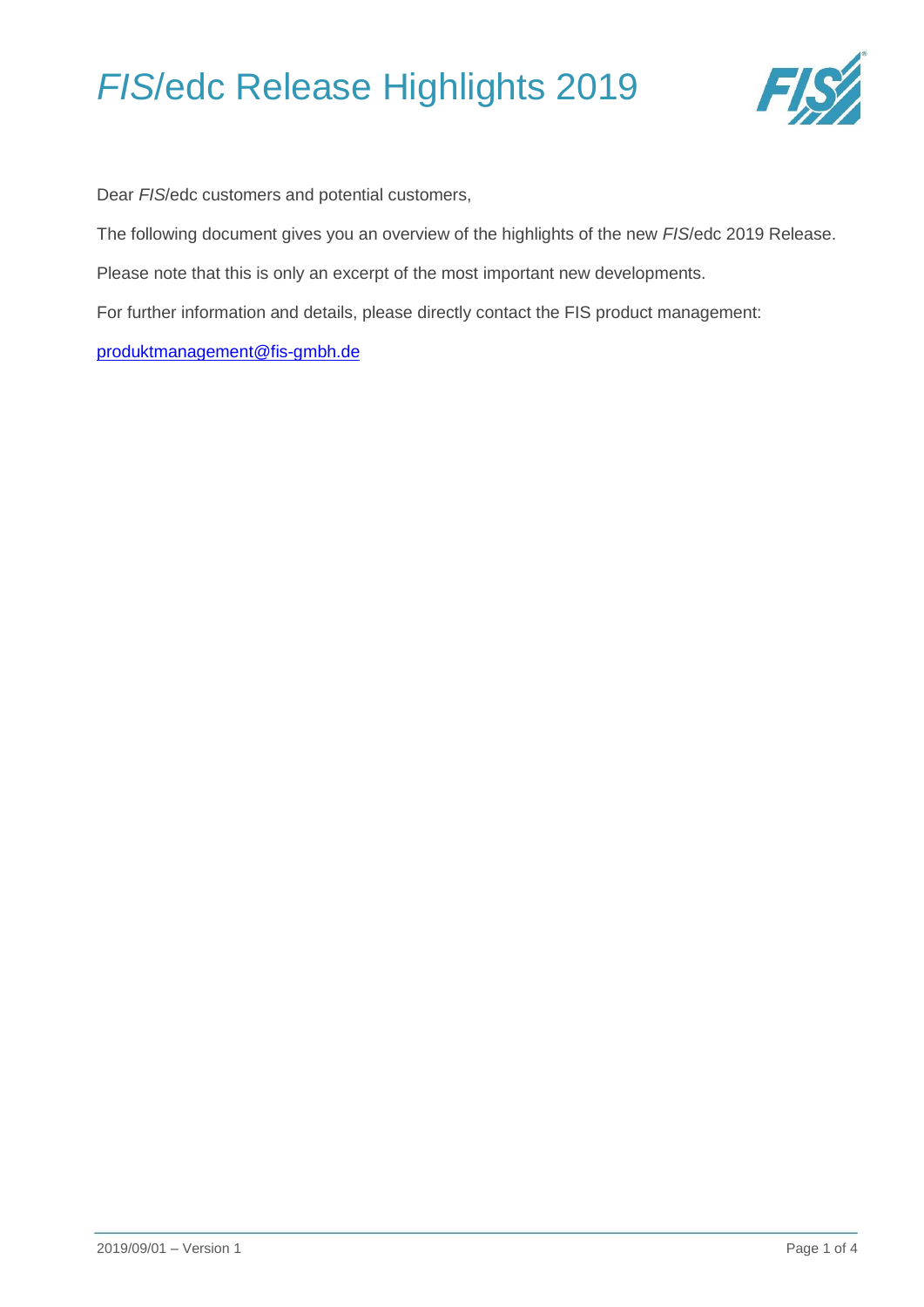

### **Table of Contents**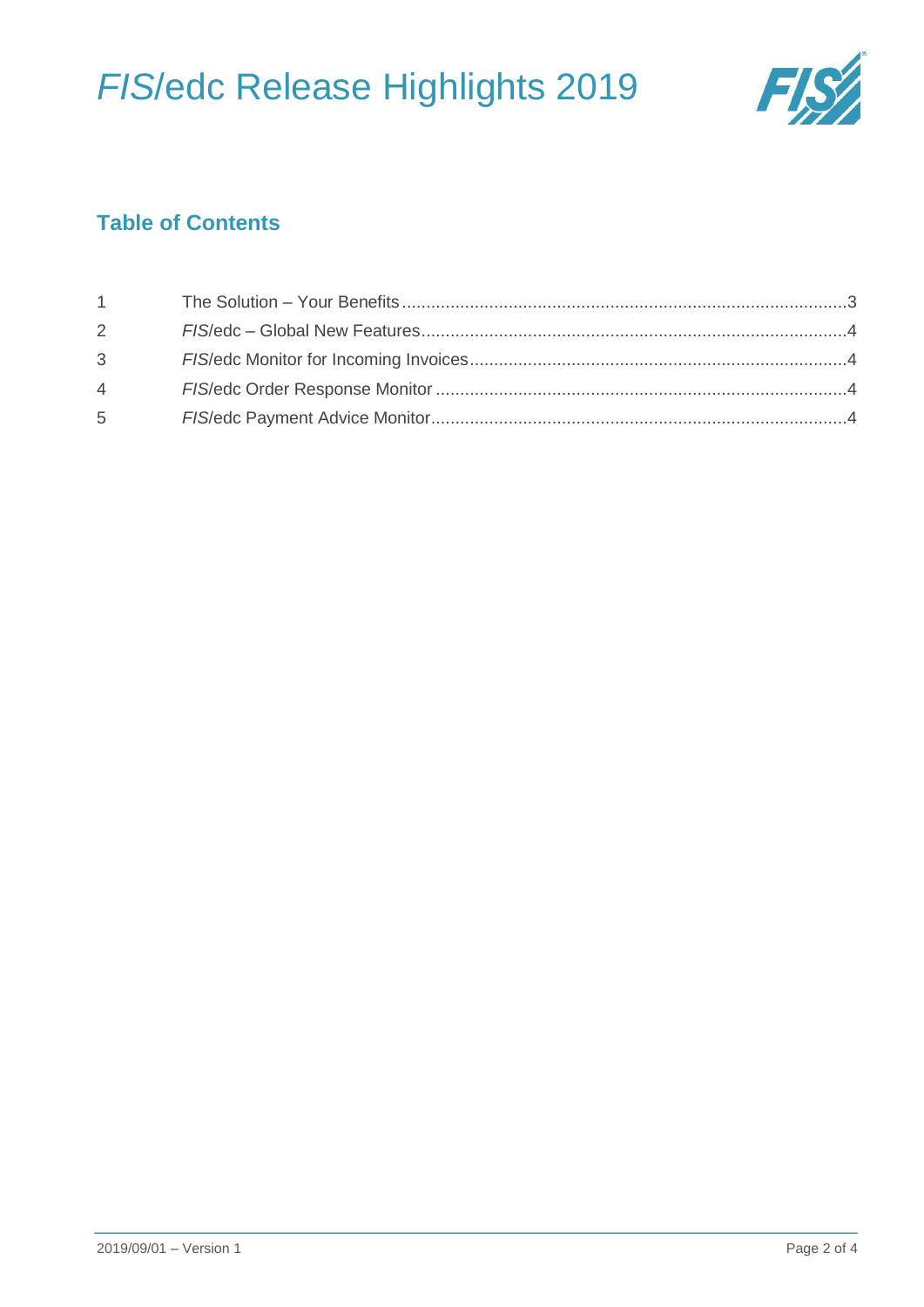

### <span id="page-2-0"></span>**1 The Solution – Your Benefits**

With *FIS*/edc (Electronic Document Center), FIS offers **a modular structured application fully integrated in SAP ERP** for the automated processing of paper documents and any kind of digital data. By using *FIS*/edc, companies can automate all processes concerning vendor and customer documents and therefore simplify and accelerate them considerably. Result: improved collaboration with vendors and customers.

The *FIS*/edc [document recognition](http://fis-gmbh.de/dokumentenerkennung.html) offers excellent recognition rates and processes any kind of input media (e.g. fax, e-mail, PDF, etc.) In the next step, the solution simplifies [document processing i](http://fis-gmbh.de/belegverarbeitung-sap.html)n the SAP system by means of document-specific cockpits. These cockpits can be used to easily map all processing steps concerning vendor and customer documents in the SAP system.

With *FIS*/edc, companies achieve significant added value in terms of quantity and quality, which results in higher efficiency and increased productivity.

#### **Your benefits:**

- Save time due to a high degree of automation, reduce error rate and get maximum discounts
- Greater competitiveness and higher transparency, e.g. for fiscal and legal checks
- Clearly calculable investment, improved liquidity management, relief in the operational day-today business
- The quality of work in the user department is increased significantly since manual and low-valueadding activities are no longer necessary

#### **Optimize your business processes by using the** *FIS***/edc monitors:**

- *FIS*[/edc for incoming invoices](http://fis-gmbh.de/eingangsrechnungen.html)
- *FIS*[/edc for order responses](http://fis-gmbh.de/auftrags-und-bestellbestaetigungsmonitor.html)
- *FIS*[/edc for customer purchase orders](http://fis-gmbh.de/kundenbestellungen.html)
- *FIS*[/edc for documents](http://fis-gmbh.de/dokumente.html)